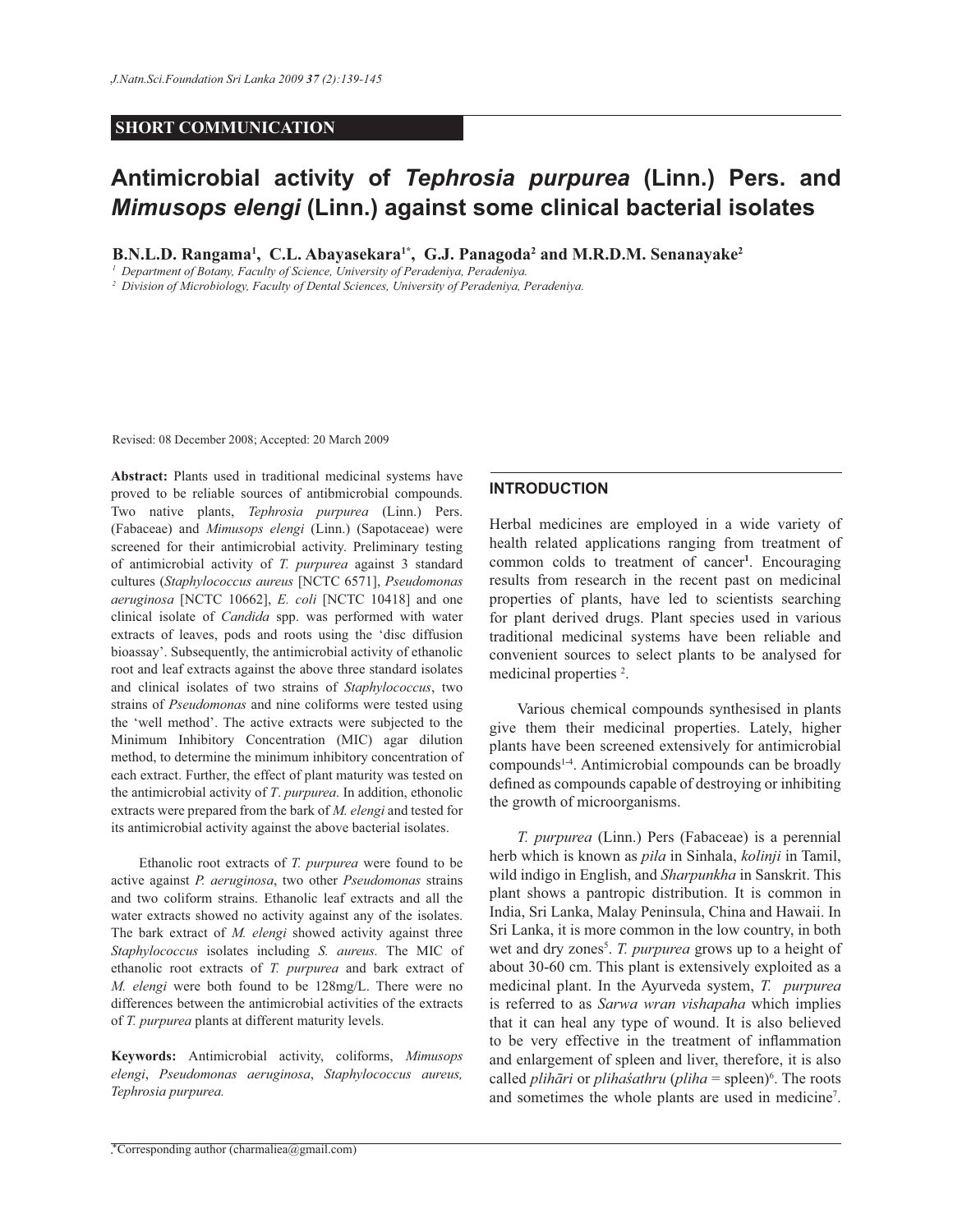A decoction of roots is used to treat dyspepsia, cough, asthma, fever, ulcers, skin diseases, flatulence, colic, and as a blood purifier and an anthelmintic. Wound healing potential of *T. purpurea* has also been identified<sup>8</sup>.

 *M. elengi* (Linn.) (Sapotaceae) is a perennial tree distributed in India, Sri Lanka, Malay Peninsula, and Andaman Islands<sup>5</sup>. The plant is commonly known as *Munamal* in Sinhala, *Makil* in Tamil, Spanish Cherry in English and *Sinha kesara* in Sanskrit, and is widely used in traditional medicinal systems. A decoction is prepared from the bark, which can be used to treat diseases of the gum and teeth. It is also used to treat the diseases of the bladder and urethra. It gives relief from fever, and increases female fertility<sup>7</sup>. Flowers and fruits are used to prepare lotions for the treatment of sores. Anti-ulcer activity<sup>9</sup> and hypotensive activity<sup>10</sup> have been detected in the bark extract of *Mimusops*. Leaves have shown antibacterial activity<sup>4</sup>.

 The current study was designed to determine the antimicrobial activity of *T. purpurea* and *M. elengi* on some bacterial isolates. Further, the effect of maturity of the plants on the antimicrobial activity of *T. purpurea*  was also investigated.

# **METHODS AND MATERIALS**

*Microbial strains*: Three standard cultures (*Staphylococcus aureus* [NCTC 6571], *Pseudomonas aeruginosa* [NCTC 10662], *E. coli* [NCTC 10418] ) and clinical bacterial isolates (fixed cultures on sterile filter paper strips, which were stored in the freezer at  $-70$  °C) from various tissue samples of patients received at the Microbiology Laboratory of the Faculty of Dental Sciences, University of Peradeniya, were used. The clinical isolates included, 2 strains of *Staphylococcus,* 2 strains of *Pseudomonas* and 9 strains of coliforms. Bacterial filter paper strips were pressed on different media, in order to revive cultures, *viz*. *Staphylococcus* strains on solidified Blood Agar and all the other isolates on solidified Mac Conkey Agar. The plates were incubated at  $37^{\circ}$ C for 24 h. The resulting colonies of the clinical isolates were tested for the confirmation of their identity by performing the Coagulase test for *Staphylococcus* strains and the Cytochrome Oxidase test for *Pseudomonas* strains<sup>11</sup>. In addition to the above, one *Candida* isolate was also used.

# *Plant material*:

a) *T. purpurea* samples for the preparation of water extracts: Mature plants of *T. purpurea* growing along the roadside of Kuliyapitiya (Kurunegala District) were uprooted carefully. They were washed well with water to remove dirt and debris.

*b) T. purpurea* samples for the preparation of ethanolic extracts: Mature seeds of *T. purpurea* were obtained from plants growing along the roadside of Kuliyapitiya (Kurunegala District). The seeds were sown in a seed bed, at the Agricultural farm at Meewathura (Kandy District). The seed bed was watered regularly, until the seedlings were 3 wks old. A soil mixture was prepared by mixing loamy soil from the Agricultural farm at Meewathura, with sand and coir dust in a 3:1:1 ratio and 40 cement pots (diameter: 30 cm, height: 22 cm) were filled with the prepared soil mixture. Two to three wks old *Tephrosia* seedlings from the seed bed were transferred into each pot. The pots were kept in a plant house. They were watered daily with 2L of water per pot.

 Harvesting of *T. purpurea* was done at two different stages of maturity; *viz* 3 months and 5 months; (before and after flowering and fruit set respectively). At each harvesting stage, 20 plants were uprooted and washed well with water to remove the soil.

c) *M. elengi* bark samples for the preparation of ethanolic extracts: Bark of a mature *M. elengi* tree, from Kuliyapitiya (intermediate zone), was peeled using a knife, and taken to the laboratory. Bark segments were cut into pieces (1 cm x 0.5 cm).

# *Preparation of extracts*:

a) Water extracts for preliminary testing of *T. purpurea*: Mature leaves, pods and roots of freshly harvested plants were separated. Samples of 20 g each were taken from the above 3 plant parts and from a combination of the above. Each sample was boiled in 80 mL of distilled water and a final volume of 10 mL was obtained by evaporation of water, according to Ayurvedic practice. The extracts were filtered using Whatman No.1 filter paper, and transferred into sterile glass vials.

b) Ethanolic extracts of *T. purpurea*: Preparation of ethanolic extracts from 3 month old and 5 month old *Tephrosia* plants was done separately. Harvested *T. purpurea* plants were washed again with water, and allowed to dry at room temperature  $(27\pm1^{\circ}C)$ . The roots were separated from the plants. Leaves were picked separately. The separated plant parts of *Tephrosia* were cut into small pieces (1 cm x 0.5 cm). Fifty grams from each sample were soaked in 250 mL of 99% ethanol for 24 h at room temperature ( $27\pm1\textdegree$ C). The plant parts were subjected to the vacuum infiltration technique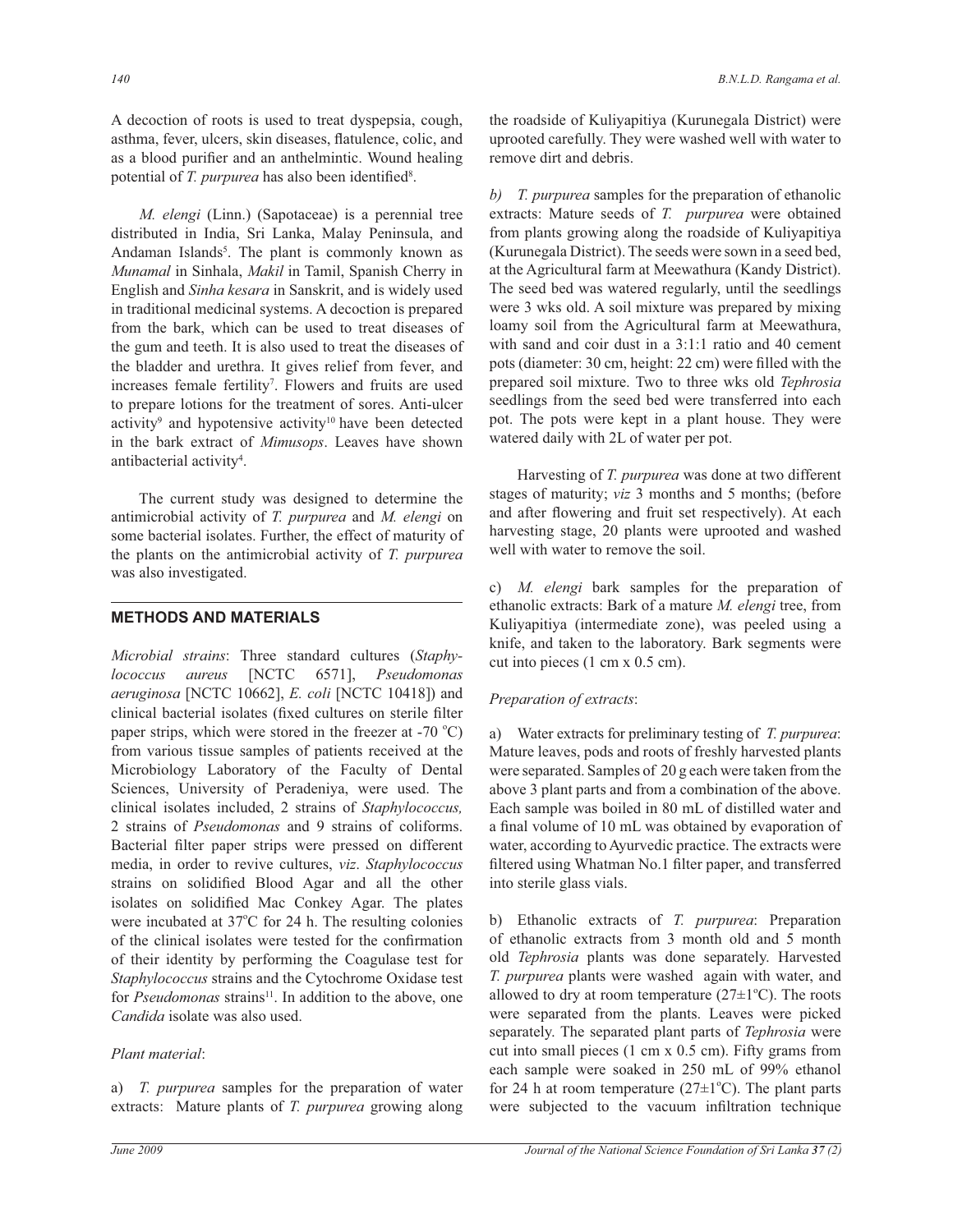with the same aliquot of ethanol at room temperature for 1 h**<sup>12</sup> .** The resulting ethanolic extract was filtered using Whatman No.1 filter paper. This was repeated with 3 changes of ethanol for *Tephrosia* plant parts and 4 changes for *Mimusops* bark**<sup>13</sup>**. The ethanolic filtrates were concentrated at  $40^{\circ}$ C using a rotary evaporator to obtain extracts devoid of ethanol. They were freeze-dried and transferred into sterile glass vials, and were stored in the freezer, at  $-70^{\circ}$ C.

c) Ethanolic extracts of *M. elengi*: Fifty gram samples were subjected to the above method of extraction using ethanol. The extracts were evaporated and freeze-dried and stored until further use as for *Tephrosia*.

## *Bioassays*:

a) Disc diffusion bioassay with water extracts of *T. purpurea*: Broth cultures were prepared by inoculating, isolated pure standard cultures of *S. aureus* [NCTC 6571], *P. aeruginosa* [NCTC 10662], *E. coli* [NCTC 10418] and *Candida* spp. to Brain Heart Infusion Broth (BHIB) and incubating at 37°C overnight.

 20 mL of sterile molten Mueller Hinton Agar (MHA) at 45 °C was pipetted out into a sterile Universal bottle, to which 50 μL of one of the prepared broth cultures was added and the bottle was capped. The contents were mixed thoroughly, poured immediately into a sterile Petri dish, and allowed to set. Subsequently, each plate was marked into 5 partitions on the reverse side. The partitions were labeled as L (leaves), P (pods), R (roots), C (combination) and DW (distilled water). This procedure was repeated with all 4 microbial isolates in triplicate. Antibiotic testing filter paper discs (6 mm in diameter) were saturated with the prepared water extracts of *T. purpurea* (about 150 μL), by placing a drop at a time on the disc using a micropipette and allowing it to absorb. A control disc was prepared using distilled water. The discs were placed on the corresponding labeled partition of each Perti dish and incubated at  $37^{\circ}$ C overnight, and the zone of inhibition around each disc was measured after 18-24 hrs.

b) *'*Agar diffusion' bioassay with ethonolic extracts of *T. purpurea* and *M. elengi*: *Tephrosia* root extracts-3 months old (R1), 5 months old (R2), *Tephrosia* leaf extracts-5 months old (L), and *Mimusops* bark extract (M) were tested using the 'Agar diffusion' bioassay for their antimicrobial activity.

Molten Mueller Hinton Agar (MHA) was poured into 16 sterile 90 mm Petri dishes (15 mL per dish) and allowed to solidify. Equal volumes (0.25 mL) of each broth bacterial culture (McFarland series), was pipetted on to an MHA plate separately, and spread with a sterile glass spreader. They were allowed to dry at 44  $^{\circ}$ C for 10 min. Using a sterile 8 mm cork borer, wells were cut on each MHA plate. The wells were named with the code names of the four extracts (R1, R2, L, and M) and as SDW (sterile distilled water) and D (Dimethylsulfoxide - DMSO).

 30 mg of each of the freeze dried leaf extracts and the bark extract was dissolved in sterile distilled water, while similar quantities of the root extracts were dissolved in DMSO (since the root extracts were not completely soluble in water). These solutions were then loaded into the corresponding wells of each Petri dish, using a micropipette. The wells named as W and D were loaded with sterile distilled water and DMSO respectively. The plates were subsequently incubated at  $37^{\circ}$ C overnight, and the zone of inhibition around each well was measured. This procedure was repeated 3 times.

## *Determination of the Minimum Inhibitory Concentration (MIC) of antimicrobial extracts*:

a) Preparation of bacterial cultures with similar cell densities: Extracts which showed significant antimicrobial activity at the activity test were tested for their MIC. Broth cultures of bacteria with their turbidity equal to that of the standard McFarland 0.5 solution were prepared as follows.

 The isolated bacterial colonies were streaked on their respective media and incubated at 37°C overnight. A loopful from an isolated colony was taken to a sterile inoculating needle. It was smeared on the inner wall of a sterile screw–cap tube, containing 10 mL of sterile normal Saline. Subsequently, the tube was capped and vortexed for several seconds to dissolve the bacterial culture well. The turbidity of the broth culture obtained was made similar to that of the McFarland 0.5 standard solution by dissolving more of the colony or diluting with more normal Saline. This was repeated with all the bacterial isolates, to obtain broth cultures with more or less similar cell densities and stored under refrigeration  $(4^{\circ}C)$  for use on the same day.

 A concentration series of the extract was prepared**<sup>14</sup>** by pipetting out different volumes from the R1 stock solution into 8 sterile Universal bottles as shown in Table 1. This procedure was repeated for all other extracts.

 $20$  mL of molten MHA (at  $50^{\circ}$ C) was transferred into a Universal bottle with an extract concentration of 128 mg/L, using a sterile pipette and a dispenser. The bottles were capped and the contents were mixed thoroughly.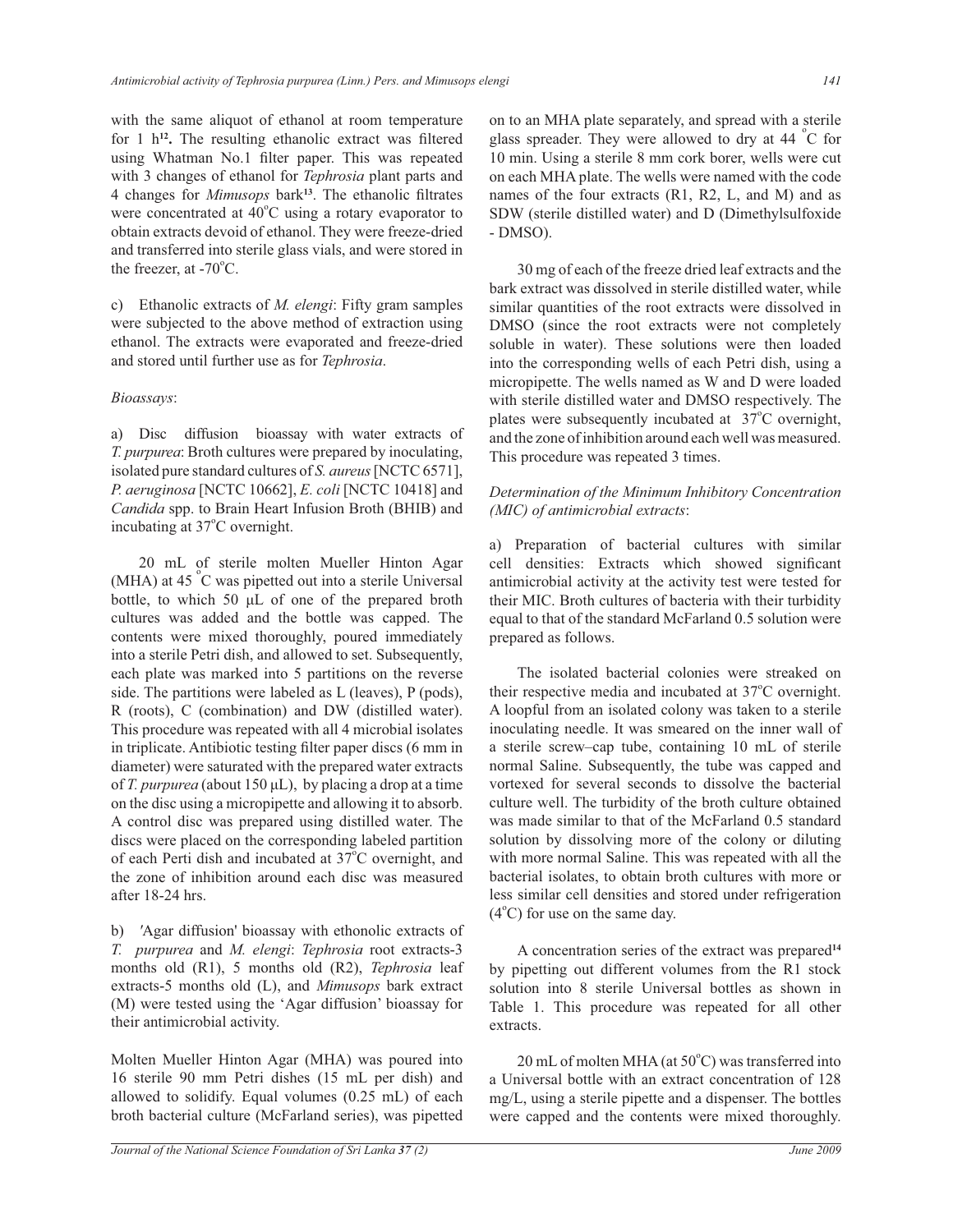Subsequently, the medium was poured into a sterile 90 mm Petri dish which was marked into 16 partitions on the reverse side. The partitions were labeled with the names of the bacterial isolates. This was repeated with the remaining 8 concentrations (ranging from 0-64 mg/L) in universal bottles. MHA was allowed to set and the plates were dried at 44°C. A 10 μL drop each from the prepared broth bacterial cultures was placed on agar on the corresponding partition using a micropipette. After absorption of culture, they were incubated at  $37^{\circ}$ C overnight.

 The entire procedure was repeated for the remaining active extracts in triplicate.

## **RESULTS**

#### **Activity test of water extracts–disc diffusion bioassay**

The zones of inhibition observed in the disc diffusion bioassay are shown in the Table 2.

Since the average zones of inhibition were  $\leq$  mm, it could be concluded that the water extracts of *T. purpurea* had no antibiotic activity on *S. aureus***,** *P. aeruginosa***,** *E. coli***,** and *Candida* spp.

**Table 1:** Volumes of the stock solution and concentration of the final solution of extract

| Volume of stock solution<br>$(\mu L)$ | Concentration of the final solution<br>(mg/L) |  |  |  |  |
|---------------------------------------|-----------------------------------------------|--|--|--|--|
| 2560                                  | 128                                           |  |  |  |  |
| 1280                                  | 64                                            |  |  |  |  |
| 640                                   | 32                                            |  |  |  |  |
| 320                                   | 16                                            |  |  |  |  |
| 160                                   | 8                                             |  |  |  |  |
| 80                                    | 4                                             |  |  |  |  |
| 40                                    | $\overline{2}$                                |  |  |  |  |
| 20                                    | 1                                             |  |  |  |  |
| $\theta$                              |                                               |  |  |  |  |

## **Activity test of ethanolic extracts–Agar diffusion bioassay**

The zones of inhibition observed in the 'Agar diffusion bioassay' of the ethanolic extracts are shown in Table 3. Zone of inhibition > 3mm were considered as inhibitions resulting from considerable antimicrobial activity.

 The bark extract of *M. elengi* (M) showed considerable inhibition of the three *Staphylococcus* isolates i.e. *S. aureus* [NCTC 6571] (Table 3 and Figure 1), *Staphylococcus* strain 1 and *Staphylococcus*  strain 2. There was no difference between the average inhibition zones within these three isolates. No inhibition was observed on the other isolates, *viz*: coliforms and *Pseudomonas* spp.

 The root extracts of *T. purpurea* (R1 and R2) showed considerable inhibition of the three *Pseudomonas* isolates i.e. *P. aeruginosa* [NCTC 10662] (Table 3 and Figure 2), *Pseudomonas* strain 1, *Pseudomonas* strain 2 and two of the coliform strains i.e. coliform strain 6 and coliform strain 9. There was no difference between the average inhibition zones given by *Tephrosia* root extract within the three *Pseudomonas* isolates and within coliform strains 6 and 9. No inhibition was shown by the leaf extract (L) on any of the isolates tested (Figure 2).

 DMSO showed a very slight inhibition on the three *Pseudomonas* strains and the ten coliform strains (including *E. coli*). However, it was almost insignificant when compared with the inhibition by the root extracts. No inhibition was shown by DMSO on any of the *Staphylococcus* strains used.

## **Minimum Inhibitory Concentrations (MIC)**

The inhibition of *Staphylococcus* strains was observed only in the plates containing a concentration of 128 mg/L of *Mimusops* bark extract, i.e. the highest concentration used (Figure 3). Similarly, the inhibition of *Pseudomonas*

 **Table 2:** Average zones of inhibition given by the antibiotic discs soaked with water extracts of *T. purpurea*

| Isolate                     |      |                 |      |             |     |
|-----------------------------|------|-----------------|------|-------------|-----|
|                             |      | Distilled water |      |             |     |
|                             | Root | Leaves          | Pods | Combination |     |
| S. aureus [NCTC 6571]       | 0.0  | 0.0             | 0.0  | 0.0         | 0.0 |
| P. aeruginosa [NCTC 10662]  | 1.0  | 0.0             | 0.0  | 1.0         | 0.0 |
| <i>E. coli</i> [NCTC 10418] | 1.0  | 0.0             | 0.0  | 1.0         | 0.0 |
| Candida spp.                | 0.0  | 0.0             | 0.0  | 0.0         | 0.0 |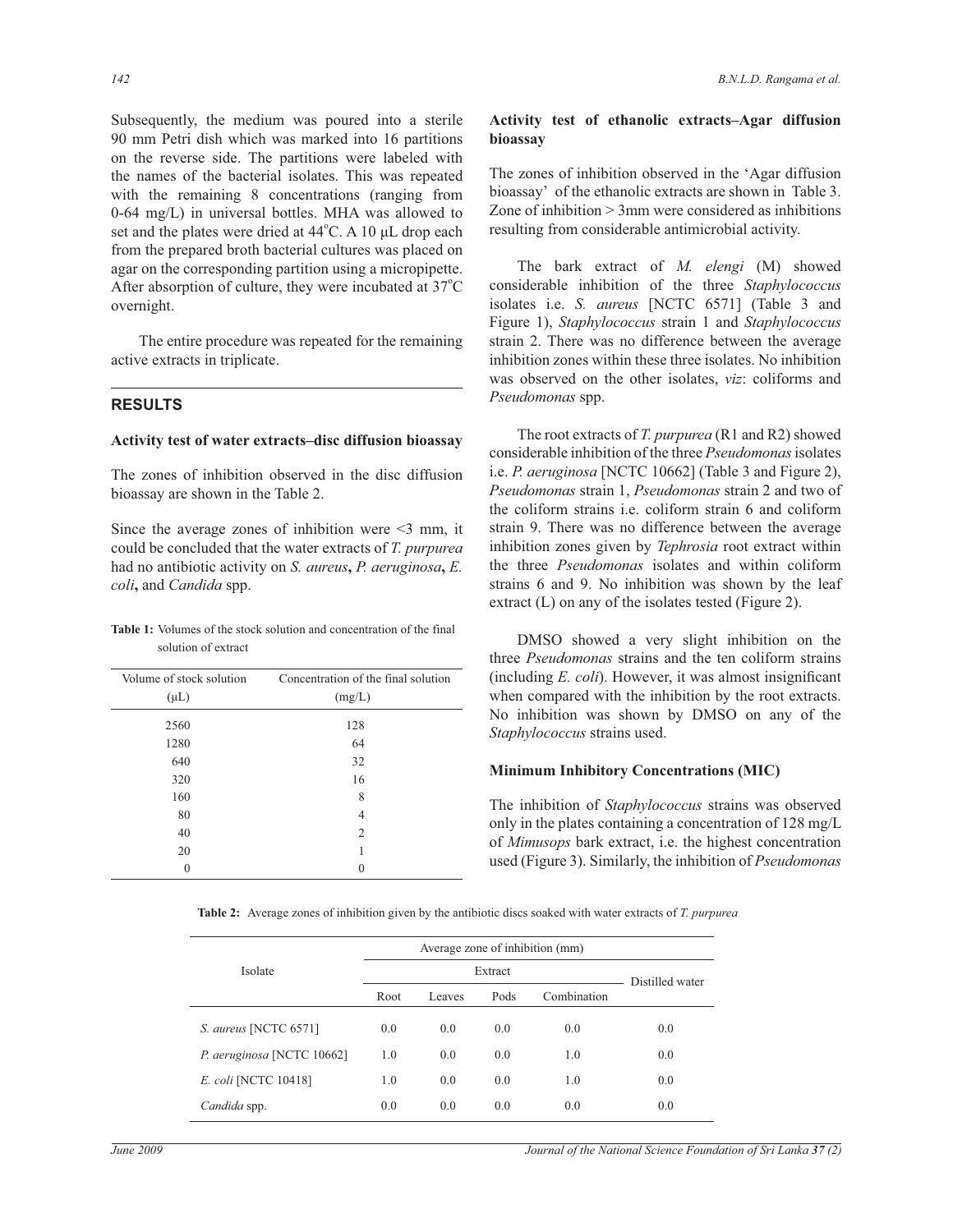strains and the coliform strains 6 and 9 was observed in the plates containing a concentration of 128 mg/L *Tephrosia* root extracts. There was no inhibition of any of the isolates tested in concentrations lower than 128 mg/L.

|                       | Average zone of inhibition (mm) |                |              |          |          |          |  |  |
|-----------------------|---------------------------------|----------------|--------------|----------|----------|----------|--|--|
| Isolate               | Extract                         |                |              |          |          |          |  |  |
|                       | R1                              | R <sub>2</sub> | $\mathbf{L}$ | M        | D        | W        |  |  |
| S. aureus [NCTC 6571] | $\theta$                        | $\theta$       | $\theta$     | 6.5      | $\Omega$ | $\Omega$ |  |  |
| Staphylococcus 1      | $\theta$                        | $\Omega$       | $\theta$     | 6.5      | $\Omega$ | $\Omega$ |  |  |
| Staphylococcus 2      | $\Omega$                        | $\Omega$       | $\theta$     | 6.5      | $\theta$ | $\theta$ |  |  |
| P. aeruginosa         | 4.5                             | 4.5            | $\theta$     | $\Omega$ | <1       | $\Omega$ |  |  |
| Pseudomonas 1         | 4.5                             | 4.5            | $\Omega$     | $\Omega$ | $<$ 1    | $\Omega$ |  |  |
| Pseudomonas 2         | 4.5                             | 4.5            | $\theta$     | $\Omega$ | $<$ 1    | $\theta$ |  |  |
| E. coli [NCTC 10418]  | $\theta$                        | $\Omega$       | $\Omega$     | $\Omega$ | 1        | $\theta$ |  |  |
| Coliform 1            | $\Omega$                        | $\Omega$       | $\theta$     | $\Omega$ | <1       | $\Omega$ |  |  |
| Coliform 2            | $\Omega$                        | $\Omega$       | $\theta$     | $\Omega$ | $<$ 1    | $\Omega$ |  |  |
| Coliform 3            | $\Omega$                        | $\Omega$       | $\Omega$     | $\Omega$ | $<$ 1    | $\Omega$ |  |  |
| Coliform 4            | $\Omega$                        | $\Omega$       | $\theta$     | $\Omega$ | <1       | $\Omega$ |  |  |
| Coliform 5            | $\Omega$                        | $\Omega$       | $\Omega$     | $\Omega$ | <1       | $\Omega$ |  |  |
| Coliform 6            | 5.0                             | 5.0            | $\Omega$     | $\Omega$ | <1       | $\Omega$ |  |  |
| Coliform 7            | $\theta$                        | $\Omega$       | $\theta$     | $\Omega$ | $<$ 1    | $\Omega$ |  |  |
| Coliform 8            | $\Omega$                        | $\Omega$       | $\theta$     | $\Omega$ | $<$ 1    | $\Omega$ |  |  |
| Coliform 9            | 4.5                             | 4.5            | $\theta$     | $\Omega$ | 1        | $\theta$ |  |  |
|                       |                                 |                |              |          |          |          |  |  |

**Table 3:** Average zones of inhibition given by ethanolic extracts of *T. purpurea* and *M. elengi*

(R1)-*Tephrosia* 3 months old root extract, (R2)-*Tephrosia* 5 months old root extract, (L)-*Tephrosia* -5 months old leaf extract, and (M) *Mimusops* bark extract. (D) DMSO and (W) Sterile distilled water



**Figure 1:** Inhibition of *S. aureus* [NCTC 6571] around the well, loaded with the bark extract of *Mimusops* (M) – The transparent concentric area around the well signifies the absence of bacterial growth. Brick colour around the well is due to the diffused extract. The remaining wells which were loaded with the extracts of *Tephrosia* and the two controls show no inhibition.



**Figure 2:** Inhibition of *P. aeruginosa* [NCTC 10662] by the root extracts of *T. purpurea.* [ a, b, c and d marked in red circles are wells loaded with the root extracts]. The remaining wells (L) which were loaded with the leaf extracts of *Tephrosia,* bark extract of *Mimusops* (M) and the two controls (Ct) show no inhibition.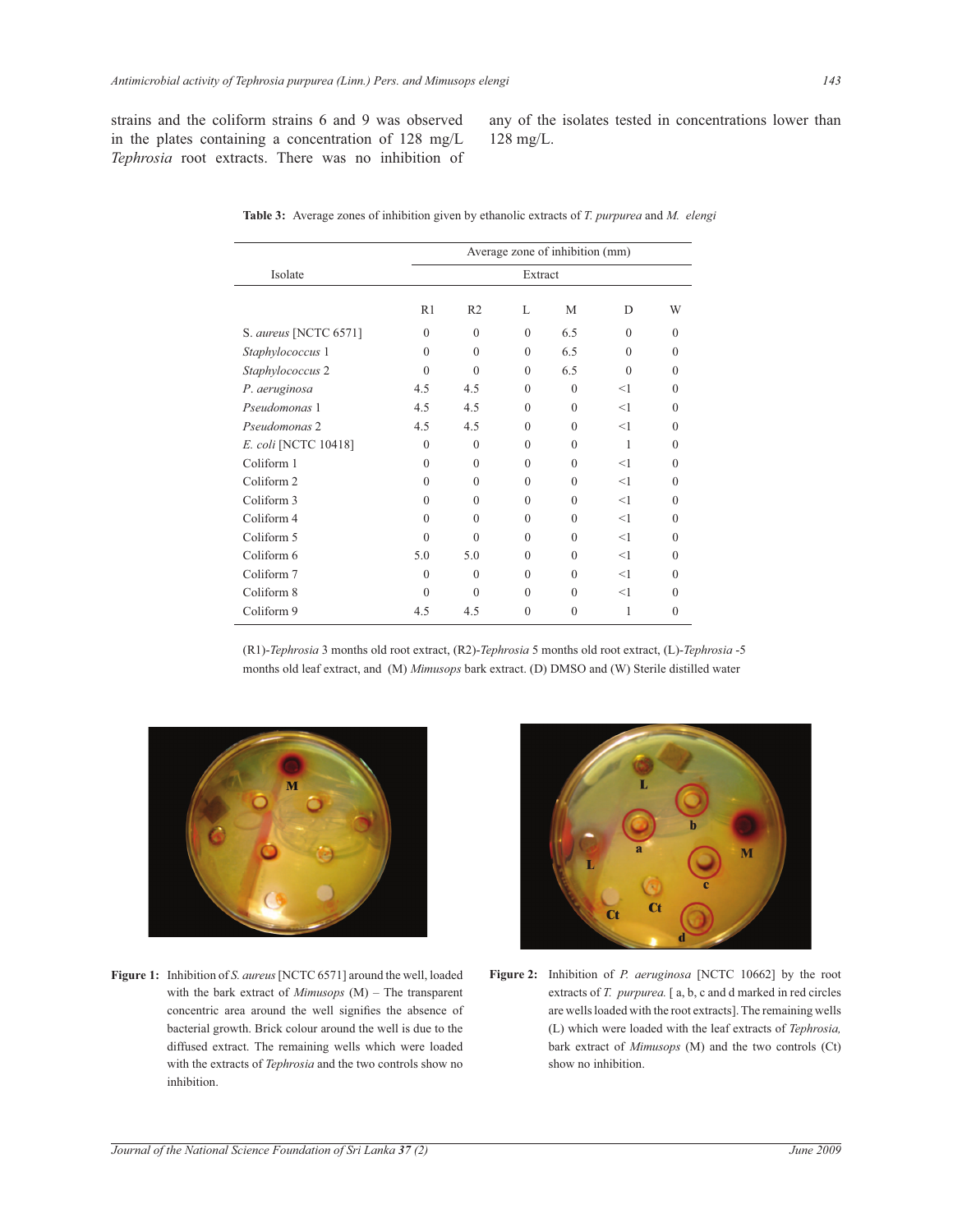

**Figure 3:** Plate containing 128 mg/L of *Mimusops* bark extract, showing absence of growth of three *Staphylococcus* strains on partitions marked in red. Other partitions containing all other isolates indicate growth.

# **DISCUSSION**

In the ayurvedic and the traditional medicinal systems of Sri Lanka, the roots of *T. purpurea* are used for the treatment of the diseases of gum, spleen, liver and skin. In both medicinal systems, the decoction is prepared by boiling the roots in water. However, according to the test results, the water extract of roots, leaves and pods of *T. purpurea* did not seem to possess considerable antimicrobial properties on any of the pathogens tested. The belief is that it is not the antimicrobial property of *Tephrosia* which is employed in traditional medicine, rather the astringent, antipyretic, anthelmintic, diuretic and laxative properties (*Harischandra Wijesinghe*, *personal communication*).

 However, the ethanolic root extracts showed significant antimicrobial activity against the three *Pseudomonas* strains. The three strains of the coliforms tested were not inhibited by the water extract. The reason for the water extract not to be effective could be due to the heat sensitivity of the antibiotic compound, which gets destroyed during the process of boiling. Another possible reason is that the antibiotic compound is more soluble in alcohol than in water (due to higher polarity). This is supported by the fact that there was a minute zone of inhibition on both *Pseudomonas* and *E. coli* even with the water extract of the roots.

 The inhibition of *Pseudomonas* and coliforms by the *Tephrosia* ethanolic root extract was however less than the inhibition of *Staphylococcus* by the *Mimusops*  extract. A considerable activity of both aqueous and

alcoholic extracts of *M. elengi* against several bacterial strains including *S. aureus* has been revealed **<sup>4</sup>** . Here, the activity of the water extract has been shown to be greater than that of the ethanolic extract against *Alcaligenes faecalis.*The significant antibiotic activity shown by *Mimusops* bark extract against three *Staphylococcus* strains in the current study may bring a ray of hope for MRSA (Methicillin-Resistant *Staphylococcus aureus*) infections. Further studies will have to be carried out with the purified active compound and tested on MRSA strains for antimicrobial activity. In a similar study plant extracts of *Bidens pilosa*, *Bixa orellana, Cecropia peltata, Cinchona officinalis, Gliricidia sepium*, *Jacaranda mimosifolia*, *Justicia secunda, Piper pulchrum, Polygala paniculata* and *Spilanthes americana* antimicrobial activity against various pathogens including *S. aureus* , *E. coli* and *Candida* spp. has been shown. However, the extracts have been ineffective against *P. aeruginosa* and Streptococcus spp.<sup>15</sup> Literature cites antimicrobial action of *T. purpurea* against acne-inducing *Propionibacterium acnes* and *Staphylococcus epidermidis*<sup>1</sup> . However, the MIC values obtained, are much higher than the values obtained in the current study, *viz* 675 mg/L and 2500 mg/L respectively.

 The MIC, of all the extracts exhibiting antimicrobial activity were found to be 128 mg/L; i.e. the highest concentration used. However, this value was obtained for crude extracts. For more accurate determination of the MIC, the active compound has to be isolated. A much lower MIC can be expected in such purified extracts. The MIC of Ciprofloxacin on *P. aeruginosa* (ATCC 27853) is 0.25 mg/L and that of Vancomycin on *S. aureus* (ATCC 25923) is 0.5 mg/L **<sup>14</sup>**. It is reported by Abu-Shanab *et al*. that the crude extracts of different plants (*Althaea officinalis, Mentha longifolia, Melissa officinalis, Rosa damascena*) showed antibiotic activity against MRSA with the most potent extract with an MIC in the range of 395 to 780 mg/L **<sup>16</sup>**. Accordingly the results of this study indicate that *T. perpurea* and *M. elengi* extracts have considerable promise to be used as antimicrobial agents. *T. purpurea* and *M. elengi* could be used to isolate new bio-active natural products that may lead to the development of new pharmaceuticals that address therapeutic needs. For the exploitation of the antimicrobial activity of these extracts, the isolation and chemical characterisation of these compounds need to be carried out. Subsequent to such studies the extracts of *T. purpurea* and *M. elengi* could be incorporated into products such as tablets, other forms of drugs, disinfectants, tooth paste etc.